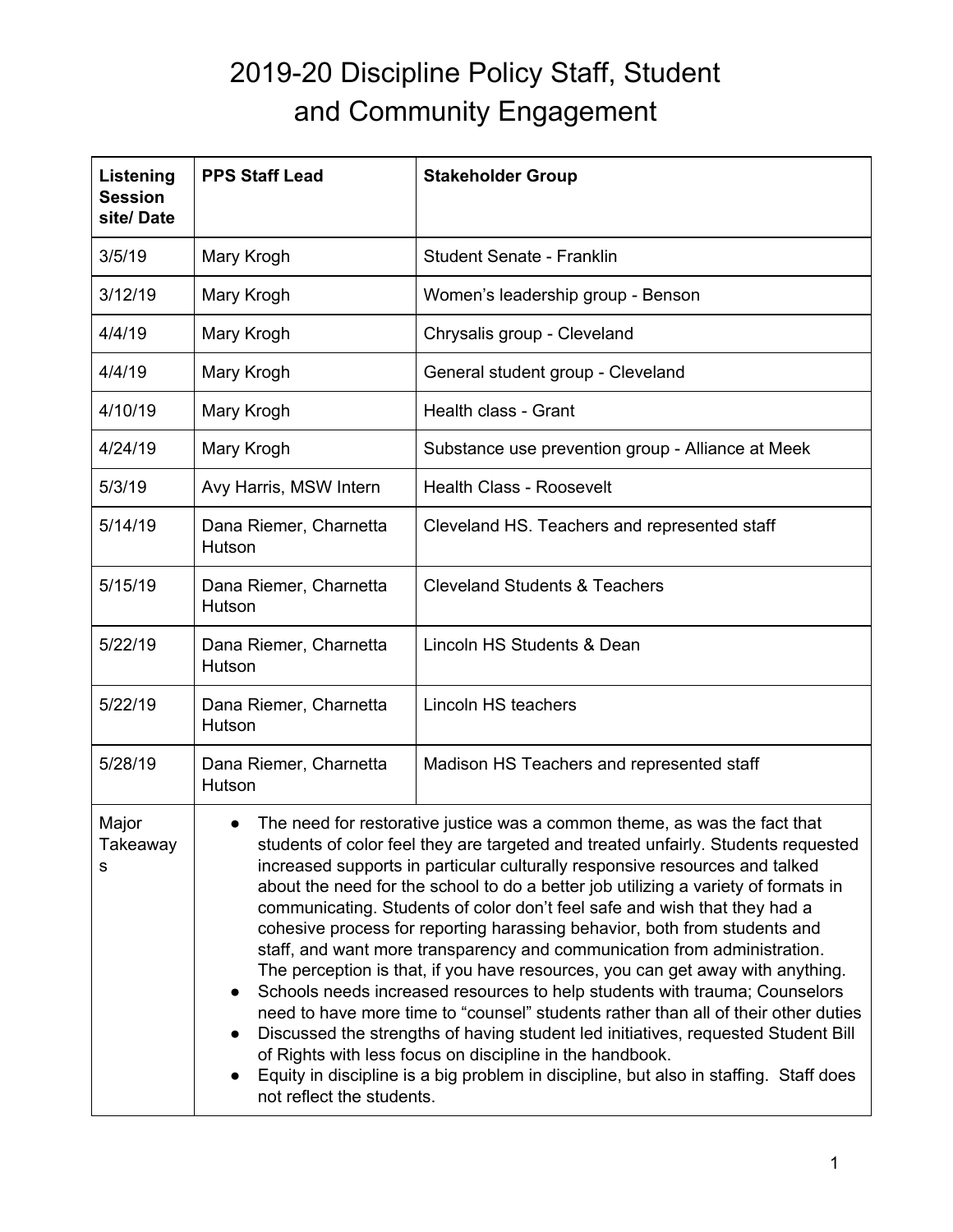## 2019-20 Discipline Policy Staff, Student and Community Engagement

|                                                                                                                                                                                                                                                                       | are wandering the halls.       | There needs to be an option for students who need breaks, because now they |  |
|-----------------------------------------------------------------------------------------------------------------------------------------------------------------------------------------------------------------------------------------------------------------------|--------------------------------|----------------------------------------------------------------------------|--|
| Student Conduct & Discipline Policy enters Policy & Governance Committee Review                                                                                                                                                                                       |                                |                                                                            |  |
| First Reading July 2019, one formal comment which voiced concerns over lack of attention to the<br>needs of students in Special Education, we followed up by intentionally engaging SPEAC and<br>Pioneer families and added language in multiple areas of the policy. |                                |                                                                            |  |
| 10/16/19                                                                                                                                                                                                                                                              | Dana Riemer                    | <b>Ockley Green Site Council</b>                                           |  |
| 10/21/19                                                                                                                                                                                                                                                              | Dana Riemer                    | <b>Special Education Advisory Council</b>                                  |  |
| 10/22/19                                                                                                                                                                                                                                                              | <b>Shanice Clarke</b>          | King Elementary families                                                   |  |
| 10/29/19                                                                                                                                                                                                                                                              | <b>Pulse Survey</b>            | All PPS families (translated into five supported<br>languages)             |  |
| 11/12/19                                                                                                                                                                                                                                                              | Dana Riemer, Shanice<br>Clarke | <b>ESL Parent Listening Session</b>                                        |  |
| 11/13/19                                                                                                                                                                                                                                                              | Dana Riemer                    | George MS                                                                  |  |
| 11/14/19                                                                                                                                                                                                                                                              | Dana Riemer                    | Pioneer Program                                                            |  |
| A summary of the survey and engagements from Fall 2019 is below                                                                                                                                                                                                       |                                |                                                                            |  |
| 2/26/20                                                                                                                                                                                                                                                               | Dani Ledezma / Dana<br>Reimer  | <b>RESJ Partners</b>                                                       |  |

10/29/2019 - The public survey included 125 individual respondents in the English survey, and one in the Russian survey, by which:

59.5% of parents never had their student involved in a discipline procedure,

17% of parents had a student involved in a discipline procedure 2-3 times,

16% of parents had a student involved in a discipline procedure only 1 time,

7.5% of parents had a student involved in a discipline procedure more than 4 times.

Roughly 200 individual responses from listening sessions, and 126 responses from the survey were analyzed, and grouped by theme. Themes were organized when 2 or more responses were aligned.